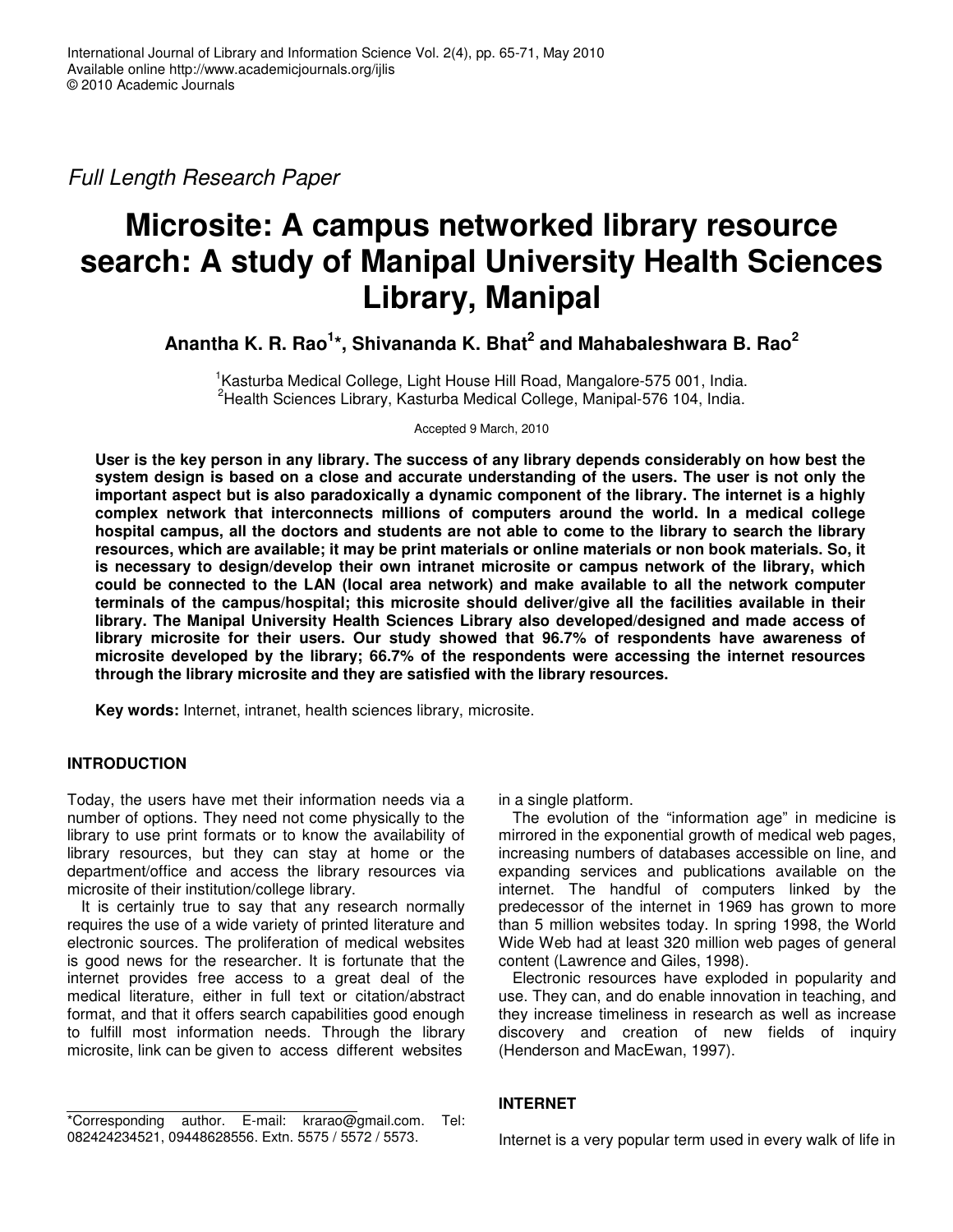these days. Though, internet is novel concept of accessing the information yet not completely understood by those using in their day-go-day life. The internet is computer network that connect millions of computer around the world and provide worldwide communication to business, homes, schools and government. The internet is a tool that libraries can use for communication and accessing of information globally and it is a global collection of people and computers all linked together by many miles of cables and telephone lines, all able to communicate (Singh and Bharti, 2006). The internet is clearly the modern vehicle with the potential to improve information dissemination and perhaps change the way health care is delivered (Silberg et al., 1997).

Podichetty et al. (2006) reported that internet use and web based medical information is widely popular among health care professionals; and the widespread availability of medical information on the internet and its effects on health care has exponentially increased over the past decade (Podichetty et al., 2006). They reported that internet use by physicians has grown from 89% in 2001 to 96% in 2002. Over 90% of physicians use the internet to research clinical issues, making it the most common professional internet activity for physicians (Knoop et al., 2003; Podichetty et al., 2004). Additionally, 70% of doctors claim the web has influenced treatment and assisted in the diagnosis of patients (Podichetty et al., 2004).

According to Podichetty survey, 72% respondents said they use the internet regularly for medical or professional updating. Eighty one percent of the physicians stated that they would take web based CME courses and 80% of the physicians had patients present printed web based information on their condition during the office visit and also analysed the use of the internet and its perceived effects on healthcare practice (Podichetty et al., 2006).

A survey conducted by Bennett (2005) about internet use and physician information seeking was administered by facsimile transmission to a random sample of 3,347 physicians. Among the samples, almost all physicians have access to the internet, and most believe it is important for patient care. The most frequently used is in accessing the latest research on specific topics, new information in a disease area and information related to a specific patient problem.

# **INTRANET**

An intranet is a private computer network that uses internet protocols and network connectivity to securely share any part of an organization's information or operational systems with its employees. Sometimes, the term refers only to the organization's internal website, but often it is a more extensive part of the organization's computer infrastructure and private websites are an important component and focal point of internal

communication and collaboration (www.wikipedia.com).

Intranet is an in-house web site that serves the employees of the enterprise. Although intranet pages may link to the internet, an intranet is not a site accessed by the general public. Intranets use the same HTTP server (Web server) technology, communications protocols and HTML hypertext links as the public web. It thus provides a standard way of disseminating internal information to employees locally and in remote offices worldwide. An intranet has many other different applications that can be utilized by the institution. These include the web publishing of corporate documents, web forms and web-to-database links that allow users to access information (www.naswer.com).

Many systems provide portal-like access across an intranet, rather than on the web itself. Medical portal is an intranet-based system that defines views by user type; health system administrator, clinical care co-ordinator, intranet staff, physician and physician office staff. Each of these views provides access through a web browser to information and processes defined for that group of users. All data from the various systems are downloaded several times a day to either SQL servers or text files on one of two computers and these computers provide the intranet access for the users (Shepherd et al., 2000).

# **LIBRARY MICROSITE**

Users rarely visit the library, and as such, discovery through serendipity is reduced. Library microsite can be used as a reference tool as it provides a wealth of up-todate library resources. It can be used as a communication device to communicate with professional colleagues around the campus. Resource on the microsite allow libraries to provide better services to clientele by giving access to information that would be difficult to locate in any other manner. Many libraries can share their resources with other libraries of the same institution, with the help of intranet.

It is difficult to access online databases/e-journals like Proquest, MD Consult, CINAHL Plus, Science Direct, Ovid SP, Cochrane Library, etc to a user without having a membership. To get membership, they have to pay some amount to access the databases. Therefore, if the institution library get a membership of such databases by paying some amount and allow their users to access through IP address or user name-password through their library microsite, it can be used by many users in a single platform.

To serve the information on library resources to the users, library must design/develop their own microsite through LAN, which should have information on all the information available to library resources. Therefore, microsite will reduce the time spent for the students, faculties, etc, where the institution have a big campus area.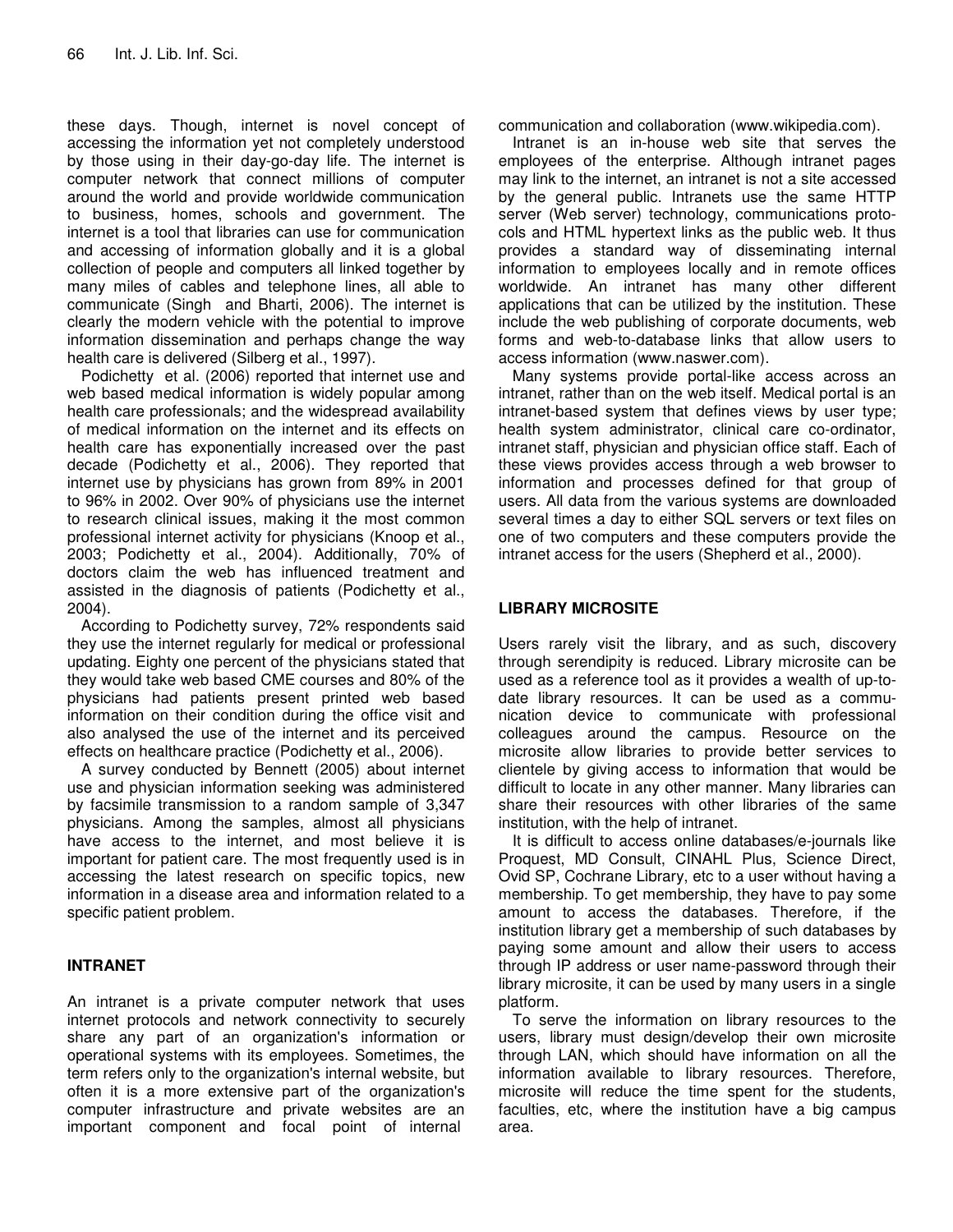# **Other library microsites**

The following are the microsites developed for information by the different organizations/institutions:

# **Cook medical**

It announced the launch of www.MensHealthPD.com, an informational microsite dedicated to educating physicians, men and their partners about the symptoms, treatment options and latest researches. MensHealthPD.com will serve as a single source where physicians from around the world can access the latest peer-reviewed researches (http://www.medicalnewstoday.com/articles/95867.php).

# **Pantethine (www.pantethine.org)**

A microsite that was designed to provide medical professionals and clinical researchers with easy access to the clinical science from human and animal studies in which pantethine was administered (http://www.netconcepts.com/tag/microsites).

# **Pantesin (www.pantesin.org)**

A microsite for Pantesin, a high-quality pharmaceuticalgrade brand of pantethine. Pantesin is manufactured by Daiichi Pharmaceutical Co., Ltd. and has been recently introduced as an ingredient to the North American dietary supplement market through its subsidiary company, Daiichi Fine Chemicals, Inc (http://www.netconcepts.com/ tag/microsites).

# **Medical library association encyclopedic guide to searching and finding health, hemlock society (USA)**

Through this, people often seek information at two different levels. One, tell me everything I need to know; or two, just give me one quick answer. Because they expect people to use the book for both of these types of searching, the links are organized in two ways. For the person who is working through a topic in depth, the web site has the links arranged by chapter, with all links from that entire chapter arranged alphabetically on that web page. As we work through that chapter, we can find any link which interests us from any section of the chapter, simply by browsing the alphabetical listing on that one page. For the person who just wants one link, but does not want to type it in or work from the CD-ROM, there is a master alphabetical list provided of all the web sites listed in the book. These are arranged alphabetically, not by the URL or web site address, but by the site description as it

was given in the book (wwwpersonal.umich.edu/~pfa/mlaguide/urlsubj/mh22.html).

# **MANIPAL UNIVERSITY**

Manipal is tucked away in the rocky hinterland of the fabled Malabar Coast of southwest India. A Mecca of education and health services, also the centre of a comprehensive network of community health services and of numerous rural development projects. But a few decades ago, Manipal was a barren wasteland, a laterite hilltop covered with scrub and brush. It was the untiring, unrelenting perseverance of one man which transformed this rocky plateau into a bustling community. The late Dr T. M. A. Pai, physician, educationist, banker and philanthropist, was the founder and builder of Manipal. He established educational, medical, banking and industrial enterprises of national importance and repute. Manipal is an eloquent testimony to the vision, motivation and labour of Dr T. M. A. Pai. His zeal, dedication and infinite energy inspired others, motivating them to collective effort. This was the spirit of Dr T. M. A. Pai. This is the spirit of Manipal. Manipal is located on the coast of South Karnataka, 5 km from the temple town of Udupi and 60 km from the port city of Mangalore, close to Kerala-Karnataka border.

Manipal University, formerly known as Manipal Academy of Higher Education or MAHE for short, is a deemed university in Manipal, Karnataka, India and is ISO 9001:2000 certified. It has over 96,000 students from 51 countries in the main campus located in Manipal as well as sister campuses in Sikkim (India), Nepal and Melaka (Malaysia). It has several constituent colleges. Manipal offers programs in medicine, dentistry, nursing, pharmacy, biotechnology, allied health sciences, architecture, engineering, management, hospitality, jewellery design and management and mass communication.

# **MANIPAL UNIVERSITY HEALTH SCIENCES LIBRARY**

Manipal University has an excellent health sciences library, perhaps the best among all health sciences libraries in India. The state of the art library stretching over 1.5 lakh square feet, on six floors is a domain for information seekers; be it students, faculty or researchers. It has the capacity to accommodate 1300 students at a time. The library is fully air-conditioned. The library is kept open from 8:30 am to 11:30 pm on all week days. Besides comfortable seating and reading environment, facilities such as photocopying, fax, word processing, internet kiosks, color laser printing, color scanning, CDs/DVDs, audio and video cassettes have been provided. There is a separate audio-visual room. computer lab, e-learning centre, study cubicles, group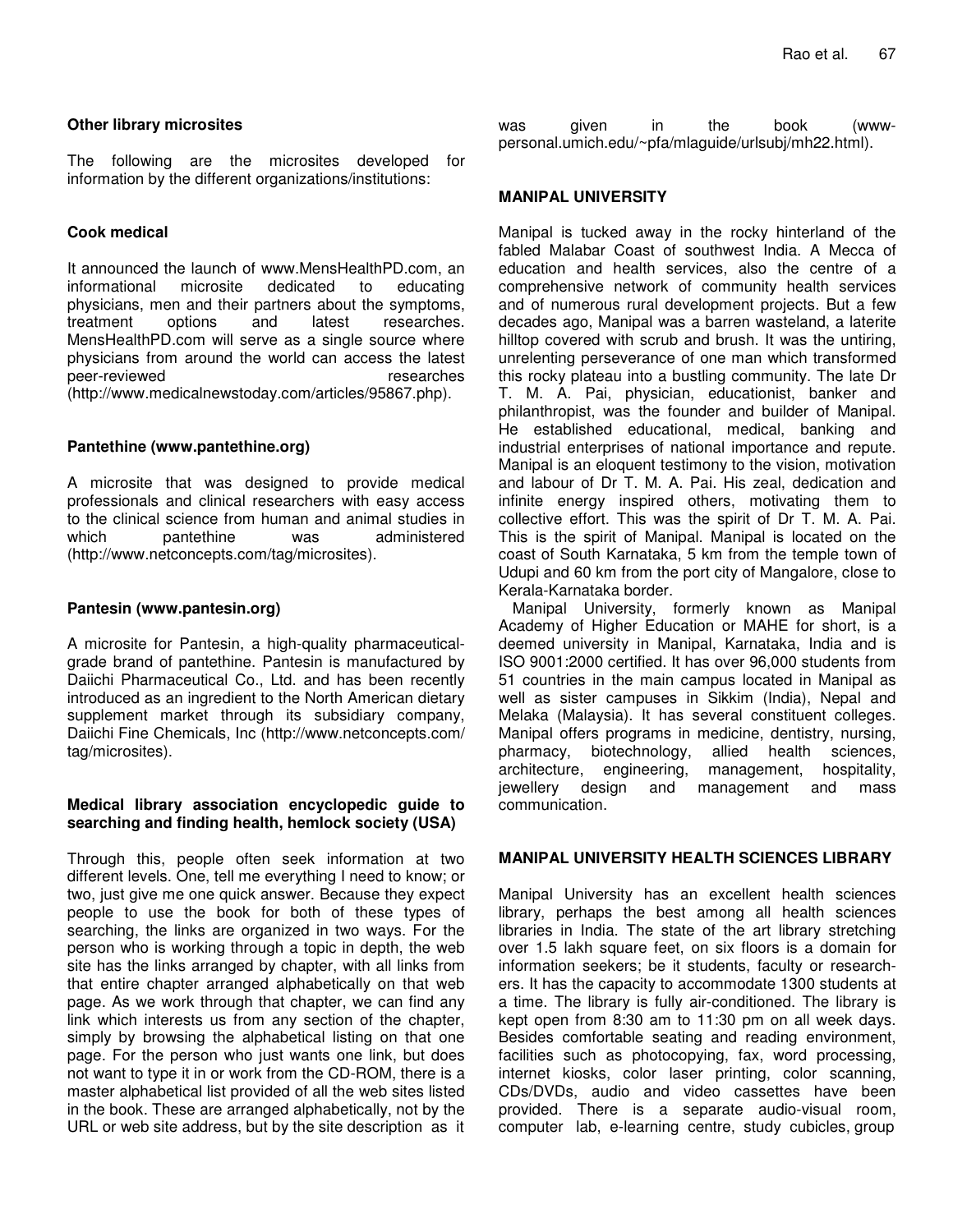

**Figure 1.** A view of library microsite of Health Sciences Library, KMC, MU, Manipal.

study area and private study area in the library.

The mission of the library is to acquire, manage, provide and disseminate all health sciences information to students, faculty and research scholars of the constituent health science colleges of the Manipal University at Manipal. Currently these include Kasturba Medical College, Manipal College of Dental Sciences, Manipal College of Nursing, Manipal School of Nursing, Manipal College of Pharmaceutical Sciences and Manipal College of Allied Health Sciences. The library aims to provide timely, accurate and current information and materials to its users for education, teaching and research.

There is a vast amount of health science information available in electronic databases. Many health science journals are now published online. There are different types of electronic databases available in the world today, including bibliographic databases, full text databases, statistical databases, image databases, and others. Bibliographic databases contain citations and/or abstracts (a short summary of the article). The full-text databases contain complete articles. The library is providing access to both CDs and online databases to its users. Pubmed, Proquest Medical Library, Cochrane Library, DELNET are some of the important electronic databases available in the library micro site for literature search.

Library has their own building and is functioning in five

floors, each floor have different discipline of subject materials. The library has actively participated in the orientation programs organized for new undergraduate and postgraduate students and made presentations about library facilities, resources and services.

### **MANIPAL UNIVERSITY HEALTH SCIENCES LIBRARY MICROSITE**

The Manipal University Health Sciences Library Microsite have been developed and published in the year 2005 August. Before developing library microsite, the users used to visit library for solving their problems regarding information on diseases, treatment, diagnosis etc. At the time of the visit to the ward/department, if the clinicians would like to obtain information about the particular illness/disease it was difficult for them to come each time to library and get solution for their queries on patient illness etc. Therefore, the library developed a web site called Library Microsite, which deliver all the in-house facilities of the library for  $24 \times 7$  hours to the college campus users (Figure 1).

#### **Modules of library microsite**

The microsite is composed of the following modules at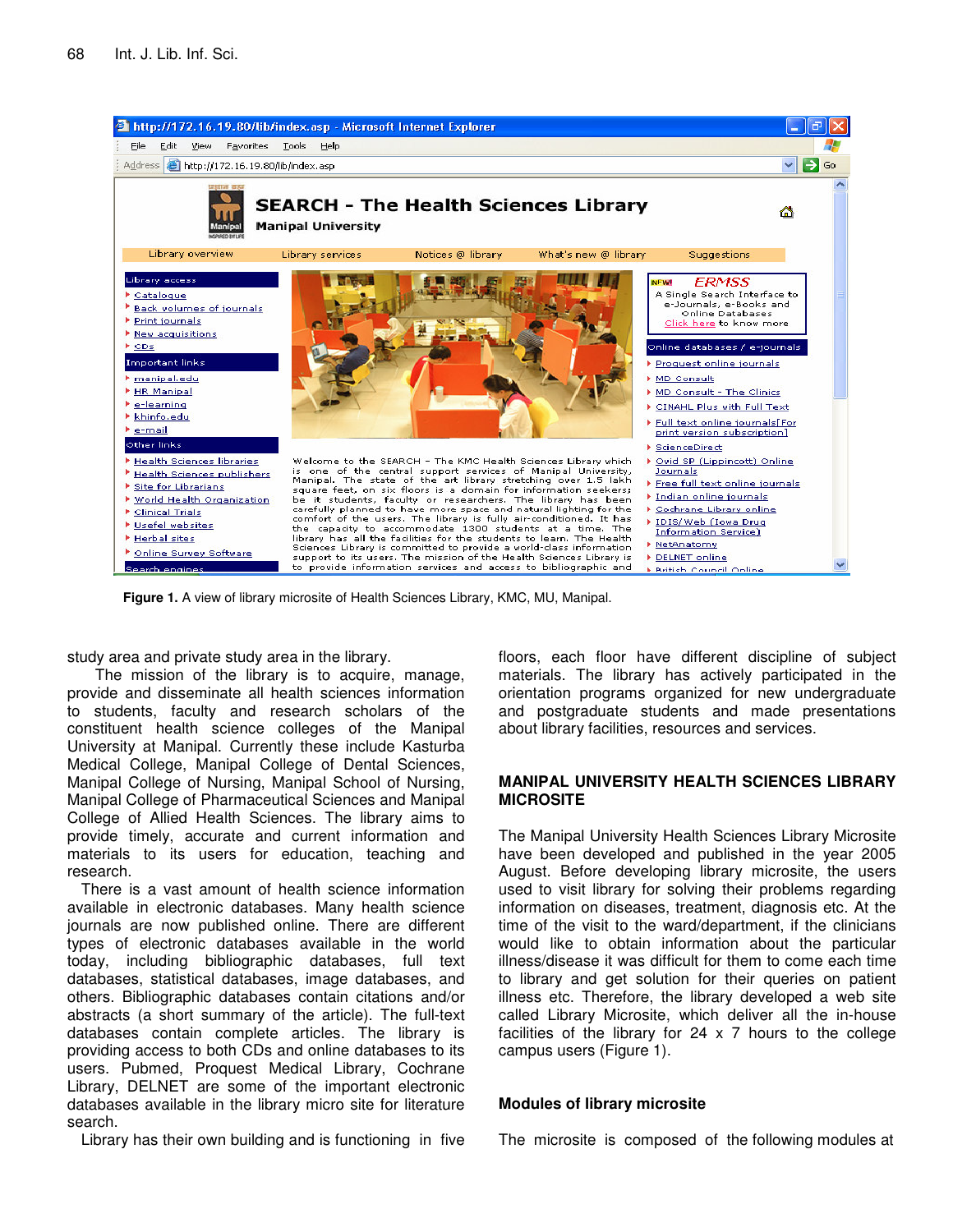the Health Sciences Library, Manipal. Most of the databases can be searched using library microsite http://www.maheinfo.edu/lib/ index.asp. Users could access the following by clicking on the respective links.

#### **Library access**

1. Catalogue: Catalogue is a most essential tool in the library to search library resources, e.g. books, journal, non-book materials etc.

2. Back volumes of journals: By clicking this icon, users can view the list of back volume journals available in the library.

3. Print journals: In this, users can see the current subscribed journals of the library. The total number of current journals for the year 2008 - 2009 is 645.

4. New acquisitions: Users can get information on newly accessioned books by month wise.

5. CDs: Through this, users can check the list of available CDs/DVDs in the library.

#### **Important links**

Though this link, users can get the information on Manipal University news, link to e-learning, Kasturba Hospital, Manipal to see the patient reports of different disciplines and hospital information and HR Manipal to check leave statement etc.

#### **Other links**

This gives information on Health Sciences Libraries, Health Sciences Publishers, important web sites for Librarians, WHO, Clinical Trials, Useful Websites, Herbal sites and Online Survey software to get the user data.

#### **Search engines**

Users can go to different useful search engines like Google, Yahoo, Khoj, Askjeevees, Lycos, Altavista, Amazon etc by clicking on related icons to search information.

#### **Online databases / e-journals**

Our library have access to Proquest online journals, MD Consult, MD Consult – The Clinics, CINAHL Plus with Full Text, Full text online journals for print version subscription, Science Direct, Ovid SP, Cochrane Library, IDIS/Web, NetAnatomy, DELNET, British Council Online, etc. online databases/e-journals.

# **E-books**

Like journals, our library have also activated/accessed

some e-books like: MD Consult published books, Full text e-books for print version acquisition, Dictionaries and Encyclopedias.

#### **Bibliographic databases**

This icon gives link to PubMed/MEDLINE; PubMed Search – Online Training; Medline Plus; Other Bibliographical Databases like HighWire Press Journals/Articles Search, MetaPress Journals/Articles Search, Ingentaconnect Journals/Articles Search, SpringerLink Journals/Articles Search, Cambridge Journals Online, Union Catalogue and Gateway to library catalogues; IndMED; OpenMED, etc.

## **EPAC (ELECTRONIC PUBLIC ACCESS CATALOGUE)**

Through EPAC, the users can search the availability of library materials like books, current journals, back volumes of journals, CD-ROMs, DVDs purchased and available in the library through library's online catalog – library microsite.

# **OBJECTIVES**

The main objectives of the study are:

- 1. To identify the awareness of library microsite.
- 2. To examine the usage of library microsite.
- 3. To examine the satisfaction level of users.

#### **METHODOLOGY**

The study was conducted in the Health Sciences Library, Kasturba Medical College, Manipal University, Manipal. The survey participants were selected randomly and questionnaire was distributed to medical science professionals of clinical and nonclinical sciences (MD, MS, DM, MCh, MSc, Interns, Research Scholars). A pretest was done to streamline the questionnaire and to ensure that the questionnaire was easy to complete and to avoid ambiguous questions. To facilitate quantification and analysis, mainly close-ended questions were used along with checklists and rating scales. As the respondents are highly conversant with the English Language, the questions were prepared in that language. The questions were prepared in a very simple language so that users could understand them easily and could fill up them within 20 to 30 min. The following tools and techniques were employed in this study.

- 1. A questionnaire survey to elicit information from the users.
- 2. Observations: Besides the questionnaire the actual usage was observed for a period of time.
- 3. An examination of the following records maintained by the library to assess the use made of the resources.

b. Analysis of records of the usage of library microsite.

a. Analysis of records maintained by the internet browsing centre of the library.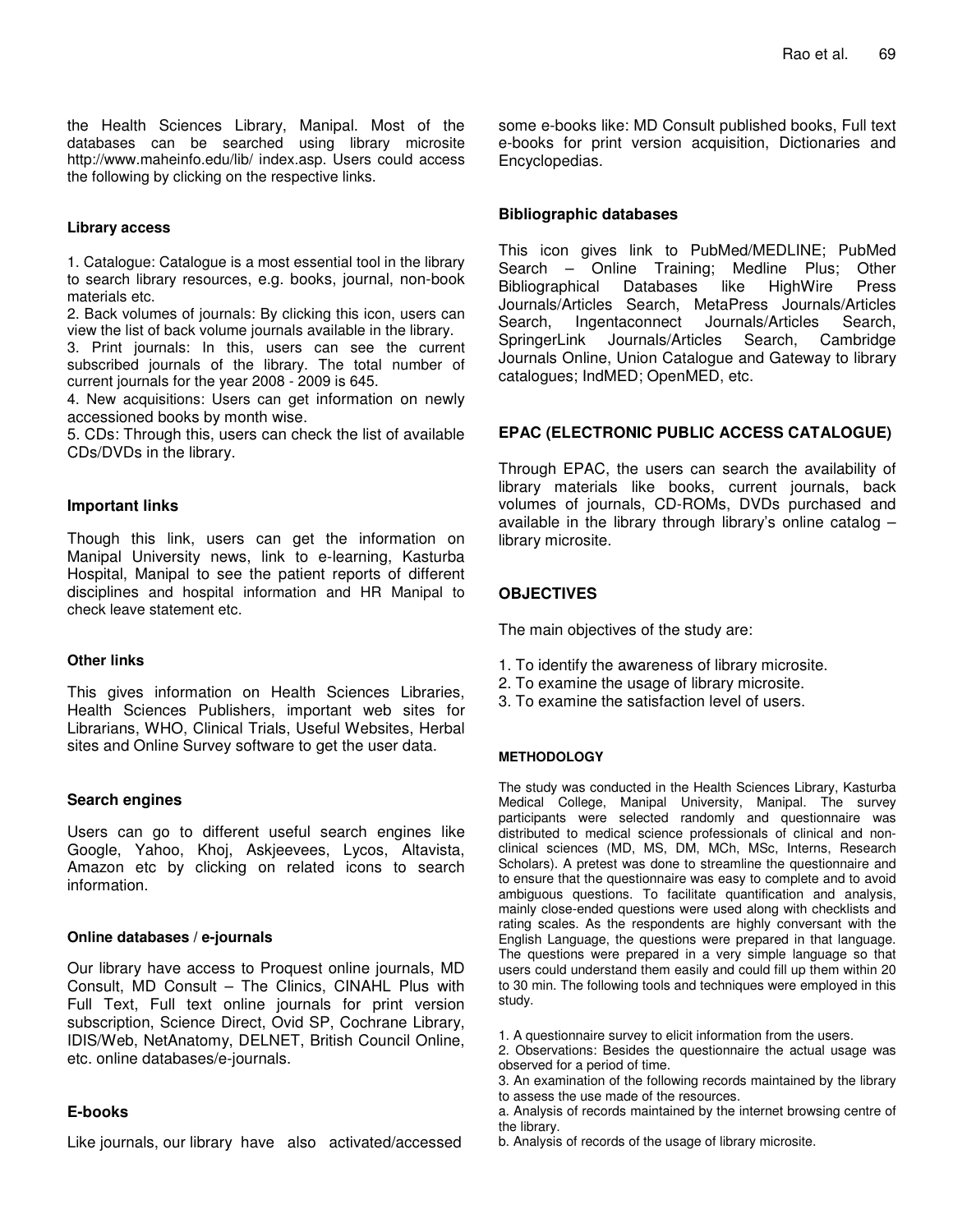**Table 1.** Sex distribution.

| <b>Sex</b> | <b>Number</b> | Percentage |
|------------|---------------|------------|
| Male       | 85            | 56.7       |
| Female     | 65            | 43.3       |

**Table 2.** Awareness of library microsite (www.maheinfo.edu).

| Awareness | Number of users | Percentage |
|-----------|-----------------|------------|
| Yes       | 145             | 96.7       |
| No        | 05              | 3.3        |



**Figure 2.** Awareness of library microsite (www.maheinfo.edu).

**Table 3.** Methods of accessing the internet resources.

| <b>Method of access</b>                    | Number of<br>users | Percentage |
|--------------------------------------------|--------------------|------------|
| Through library microsite                  | 100                | 66.7       |
| through the<br>Directly<br>web<br>browsers | 50                 | 33.3       |



- **□** Through library microsite
- **■** Directly through the w eb brow sers

**Figure 3.** Methods of accessing the internet resources.

**Table 4.** Gathering of information about internet websites.

| Information gathering from   | Number of<br>users | Percentage |
|------------------------------|--------------------|------------|
| Library microsite            | 65                 | 43.3       |
| Internet                     | 105                | 70.0       |
| Print journals and magazines | 25                 | 16.7       |
| Newspapers                   | 05                 | 3.3        |
| Other sources                | 05                 | 3.3        |

# **RESULTS AND ANALYSIS**

The data were collected through questionnaire method, of the 200 questionnaire distributed, a total number of 150 (75%) filled questionnaire were returned back from the users. The required data collected were supplemented by observation and informal discussions with library staff and users.

In our study, the majority of the respondents are male (56.7%), which are more than the female respondents (43.3%) (Table 1). From the study, it is showed that the very high percentage of respondents (96.7%) were aware of microsite developed by the library (Table 2 and Figure 2). Further, majority of the respondents (66.7%) were accessing the internet resources through the library microsite (Table 3 and Figure 3).

It is evident from the analysis that internet itself is the best source for gathering information about websites. 70% of the respondents get information through internet itself about websites and 43.3% of the respondents get information from library microsite. 16.7% users depend on print journals and magazines and a few (3.3%) depend on newspapers and other sources for getting information about internet websites (Table 4 and Figure 4).

Majority of the respondents (86.7%) were using both print and electronic resources to support their professional work (Table 5). Majority of the respondents reported that they are satisfied with the collection of full text journal databases (50%) and bibliographical databases (30%) subscribed by the library. Only 3.3% of the respondents are very dissatisfied on the collection of full text e-books (Table 6).

## **CONCLUSION**

Technology will undoubtedly continue to transform the ways in which we communicate and think about medical information. If current trends continue, the practice of medicine in the coming century will increasingly involve the flow of electronic information over intrahospital /campus or worldwide computer networks.

The library microsite is the online platform of information on availability of library resources. From our study, it is showed that 96.7% of respondents were